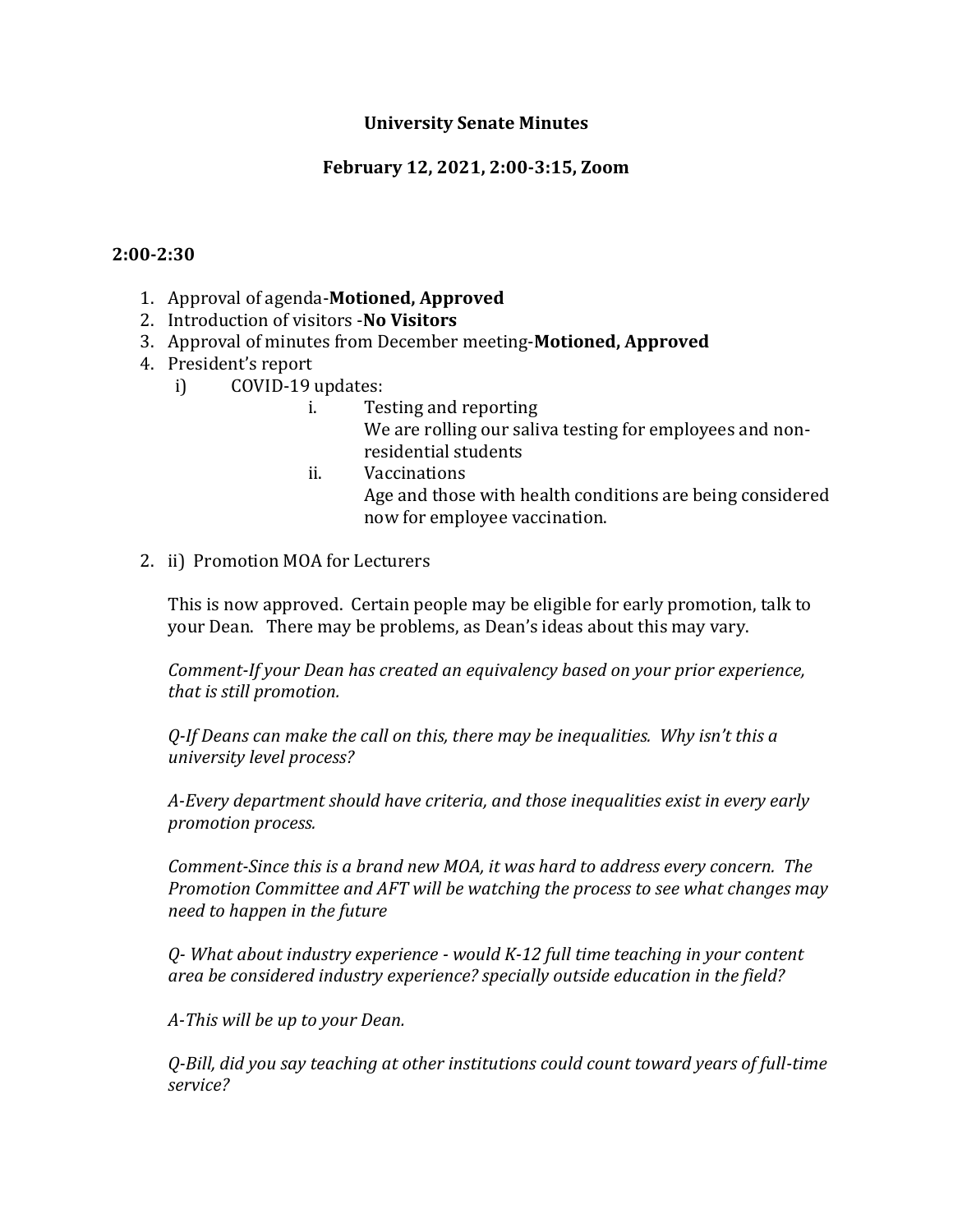*A-Yes, it absolutely can. Talk to your Dean.*

3. iii) Promotion for Professional Staff

There is no official process for Professional Staff promotion. The AFT is developing criteria for professional staff promotion and developing an MOA.

iv) Committees to revise MOAs

We are looking to streamline packages. The current MOAs are clunky. We will make them clearer and shorter

4. v) 3⁄4 time faculty

There are departments where there are still ¾ timers and they are doing great work and service. We need to find a way to include them in Senate processes.

5. vi) Rowan College partners

We are looking to have the RC's become branch campuses. The administration is working with the state to examine how to make this happen.

6. vii) Remote teaching and work after the pandemic

The University of the Future report will be presented to the Board of Trustees at the next meeting.

Discussion about teaching modalities in the Fall. Rory McElwee and Roberta Harvey are going to do a listening tour to see what has worked and what hasn't with course delivery

7. viii) Calendar committee

Work to improve the Academic Calendar, but we do have some limitations

#### **2:30-3:10**

5. Update on Budget (Chris Simons)

The budget remains strong for this year and we should have a significant surplus.

Over winter break, the university was given more CARES Money and there may be a third round of funding.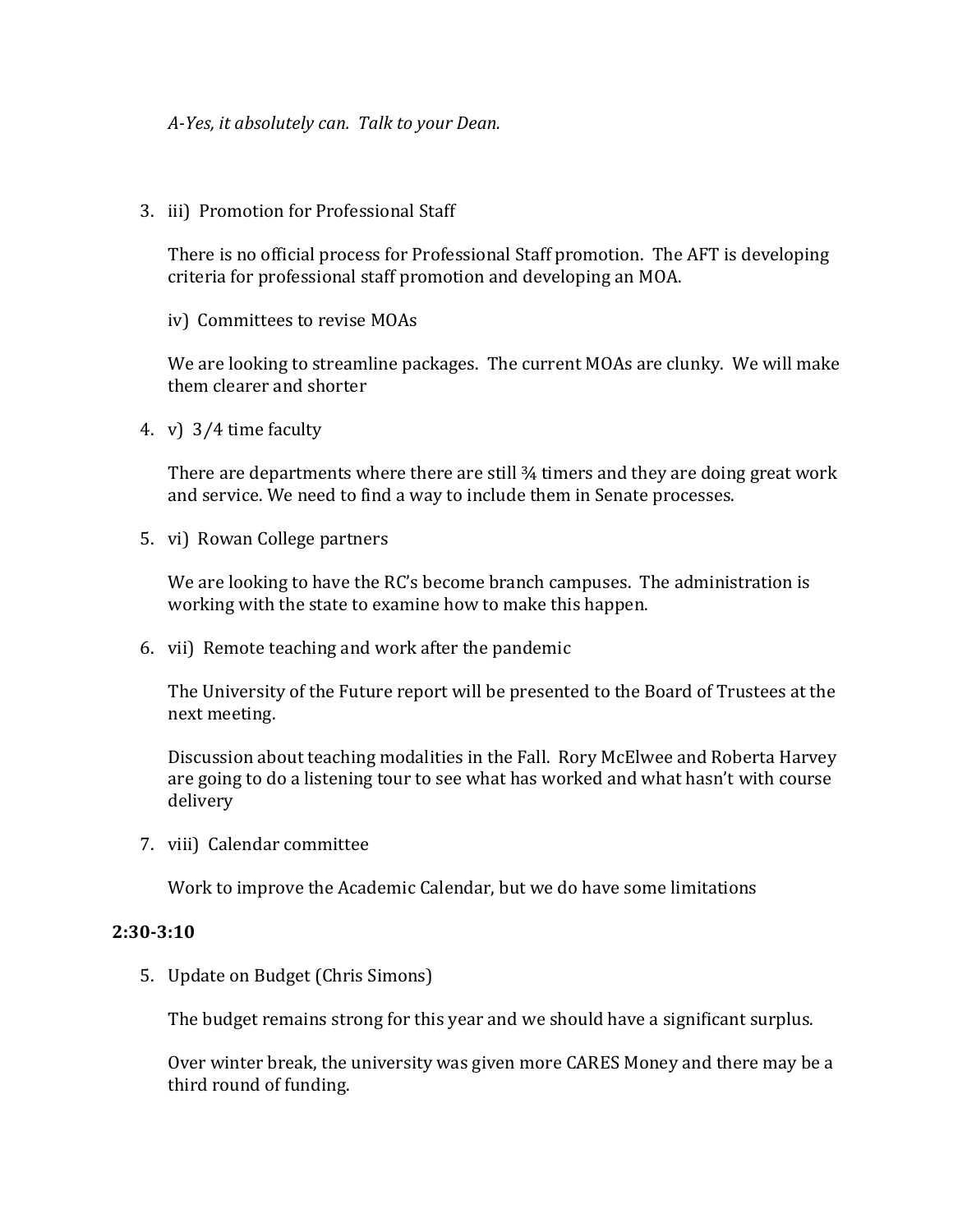There has been a dip in enrollment from Fall to Spring semester.

Fall 2021 applications are down. Some colleges are down as much as 75% in applications.

Fossil Park, Student Center Addition, and West Campus development moving ahead.

*Q-Can you talk about dorm utilization and vender contracts?*

*A-just below 3700 students living on campus this Spring. For vendors, we are not getting the same communion levels.*

*Q-Does this include transfers?*

*A-Yes, but transfers do not look as bad and tend to apply later in the year.*

*Q- Given that the budget isn't so bad, has there been any discussion of when we'll get our deferred salary?*

*A-Those dates have already been set. This July we are getting 2%; July 22 we are getting 4%.*

*Comment-If you take the early retirement buyout, you will not get the raises.*

6. Curriculum report (attached)

# **5463943-Motioned, Approved**

### **5475516-Motioned, Approved**

7. Copyright Policy for Online Education (page 2)

This has already been approved by the Information Security Board and they are seeking feedback.

### **Comment-Rowan Global will pay you an extra one full credit. Bill will forward this information.**

8. LMS Third Party Integration Policy (page 8)

There had been no formal process. Kim Poolos and the Tech Resources Committee have worked with Mike Ciocco to create this.

*Comment-IRT has turned off the "Import from Blackboard" control. Why has this happened?*